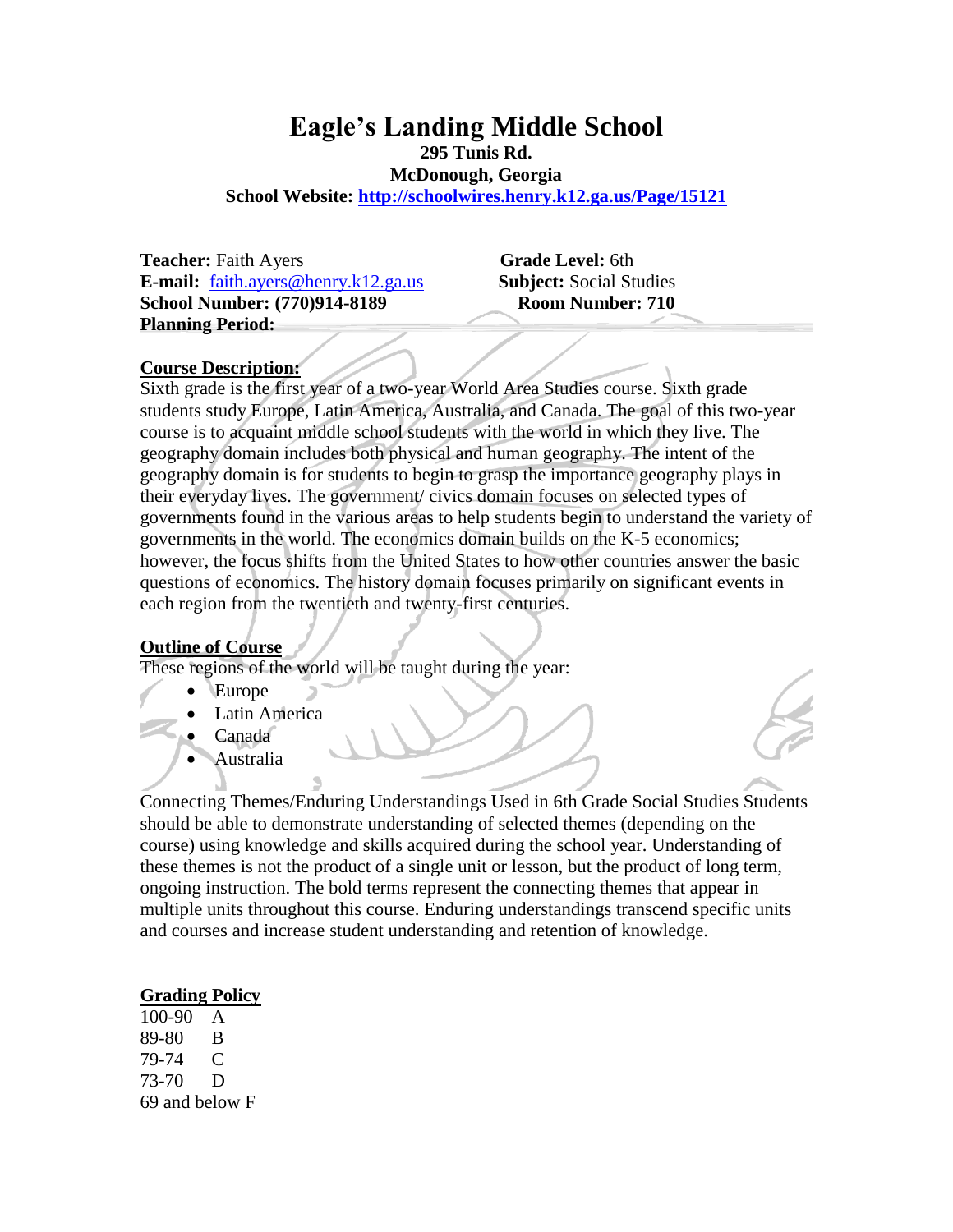#### **Supplies:**

- Pencils with erasers
- Pens (Black or Blue ink only)
- Composition Book (Writing Assignments)
- Binder 2" with pockets
- Loose Leaf Paper
- Colored pencils, markers, crayons, glue
- Stylus for touch screen Chromebook
- Five dividers

Students should bring school issued agenda, paper, writing utensils, and class notebook to class daily.

## **Expectations/ Consequences / Discipline:**

Students must follow the ELMS Student Code of Conduct which is found in the Henry County Schools Student Handbook. Students must follow all classroom rules as well. These are listed below, will be discussed in class, and are posted inside the classroom.

# **S.O.A.R Behavior Expectations**

- Safe
- On Task
- Accountable
- Responsible

## **Classroom Expectations:**

- Arrive on time and Prepared for class
- Listen carefully and Follow instructions
- Keep Hands, Feet, and Objects to Yourself
- Be Respectful to Others
- Be Respectful of School Property

# **Technology Policy**

- See Henry County Schools technology policy
- No cell phones allowed in the classroom.

# **Consequences for Misbehavior**

1 st Infraction- Verbal Warning

2<sup>nd</sup> Infraction-Teacher Conference with Student (Parent Contact)

- 3 rd Infraction- Parent Contact
- 4<sup>th</sup> Infraction- Isolation/ Removal to another class to complete assignment/ Detention

5<sup>th</sup> Infraction - Parent/Student/Team/Administrative Conference

6 th Infraction – Administrative Referral

\*\* Students and parents should review the School-Wide Discipline Plan in the Student Agenda/Handbook.

## **Projects**

(Tentative List - some projects may change at the discretion of teacher and students)